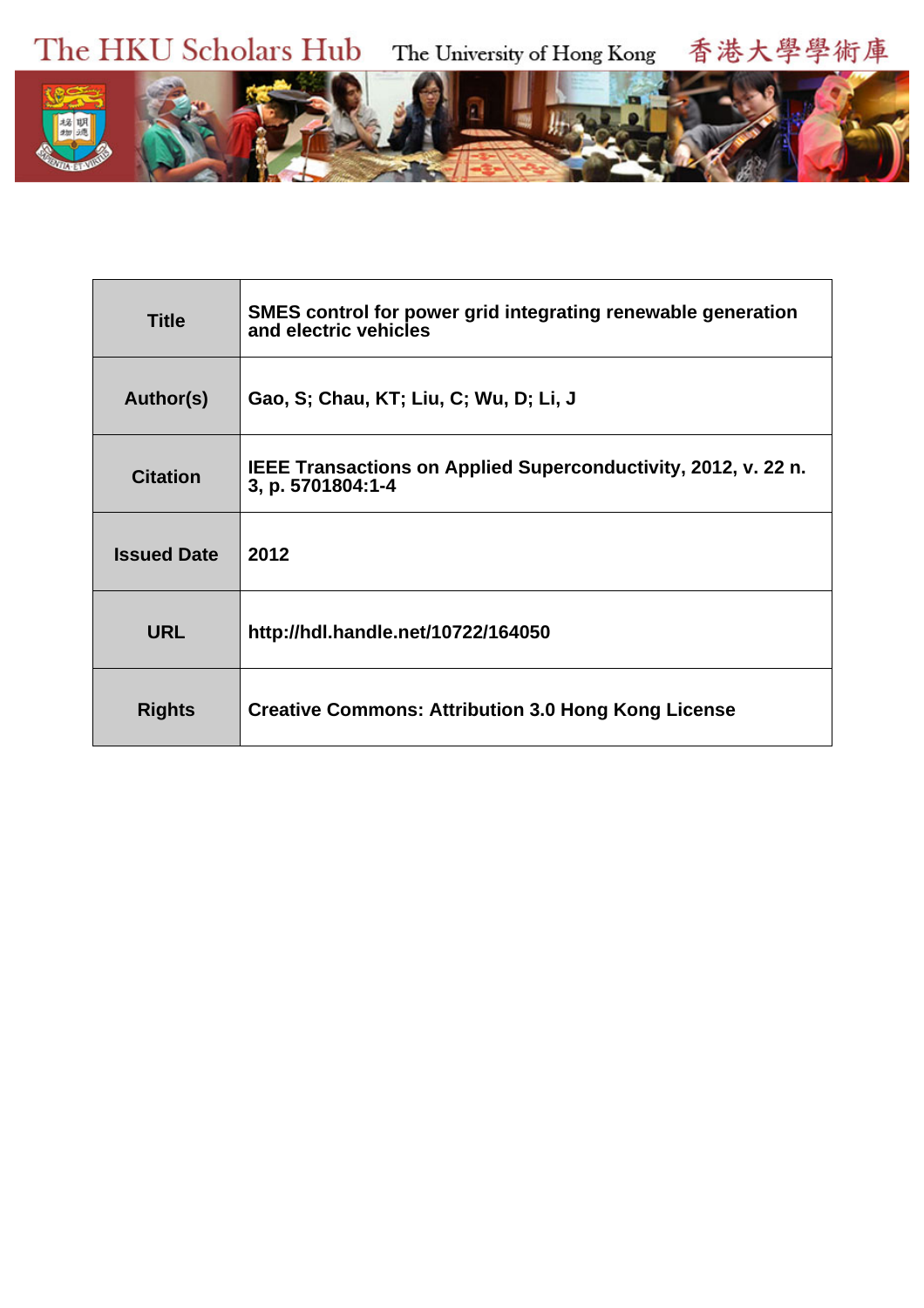# SMES Control for Power Grid Integrating Renewable Generation and Electric Vehicles

Shuang Gao, K. T. Chau, Chunhua Liu, Diyun Wu, and Jiangui Li

*Abstract—***This paper presents a superconducting magnetic energy storage (SMES) control system for the power distribution grid which integrates renewable generation and electric vehicles (EVs) together. Based on a 33-bus 4-lateral radial distribution system, coordinated control is developed. With the use of SMES, any transient unbalance caused by wind power variation can be recovered so that the system frequency can be stabilized. Also, with the use of EVs, the steady-state load demand can be redistributed to facilitate the adoption of wind power generation. Finally, simulation results verify that the use of both SMES and EVs can effectively perform power balancing under both the transient and steady states.**

*Index Terms—***Electric vehicles, frequency regulation, load regulation, power grid, renewable generation, superconducting magnetic energy storage (SMES).**

# I. INTRODUCTION

T O COPE with global energy crisis and environmental pol-<br>lution, renewable generation especially wind power [1] is becoming desirable to integrate into the existing power grid [2], while electric vehicles (EVs) especially the plug-in hybrid EVs (PHEVs) are becoming attractive for green transportation [3]. Because of the intermittent nature of wind power, it is a challenge to maintain both transient and steady-state balances of the power grid. Recently, the superconducting magnetic energy storage (SMES) has been introduced to alleviate the problem of power imbalance [4].

With ever increasing popularity of PHEVs, the vehicle-to-grid (V2G) operation provides an opportunity to utilize the energy stored in vehicle batteries as distributed power plants. Namely, the PHEVs not only draw power from the grid to charge batteries, but can also feed power back to the grid when necessary.

In this paper, the SMES is incorporated into the power system having wind power units and PHEVs. Then, a coordinated control algorithm is proposed to perform both load and frequency regulations. Simulation results will be given to verify the validity of the proposed system and algorithm.

# II. SYSTEM MODELING

Fig. 1 shows a 33-bus 4-lateral radial distribution system which includes 2 SMES units, 2 wind power units and 6

The authors are with the Department of Electrical and Electronic Engineering, The University of Hong Kong, Hong Kong, China (e-mail: sgao@eee.hku.hk).

Color versions of one or more of the figures in this paper are available online at http://ieeexplore.ieee.org.

Digital Object Identifier 10.1109/TASC.2011.2178012



Fig. 1. Proposed distribution system.



Fig. 2. Profiles of base load and wind power.

PHEV units. Initially, the capacity of wind power generation is selected as 20% of the total generation capacity installed [5] while the capacity of PHEVs is set to 10% of the total load demand [6], which are the near-term targets for modern cities. The daily profiles of base load and wind power are depicted in Fig. 2. It can be observed that the wind power cannot directly relieve the base load without energy storage, since the crest of base load generally coincides with the trough of wind power.

The wind power units are modeled as fixed-speed wind turbines [7]. They include two types of power converters, namely the AC-DC and DC-AC, for the desired voltage conversion. The PHEV units comprise of PHEVs and bidirectional DC-AC converters. Since each PHEV may not offer sufficient energy storage for V2G operation, an aggregator is used to represent a group of PHEVs. And the storage capacity of the PHEV aggregation can be determined based on the capacity of their on-board battery packs.

The control strategy for the SMES units has three main functions: namely, the frequency compensation control which detects the frequency fluctuation of the load and generates the reference value for the converter; the converter system control which regulates the power output of SMES; and the DC-DC chopper control which coordinates the power transfer according to the reference power output.

## III. COORDINATED CONTROL

In the proposed distribution system, the energy from all sources and loads are coordinated to perform power balancing and frequency control. This coordinated control comprises of

Manuscript received September 13, 2011; accepted November 24, 2011. Date of publication December 02, 2011; date of current version May 24, 2012. This work was funded by the HKU SPACE Research Fund under Small Project Funding, Project Code 201007176031, The University of Hong Kong, Hong Kong, China.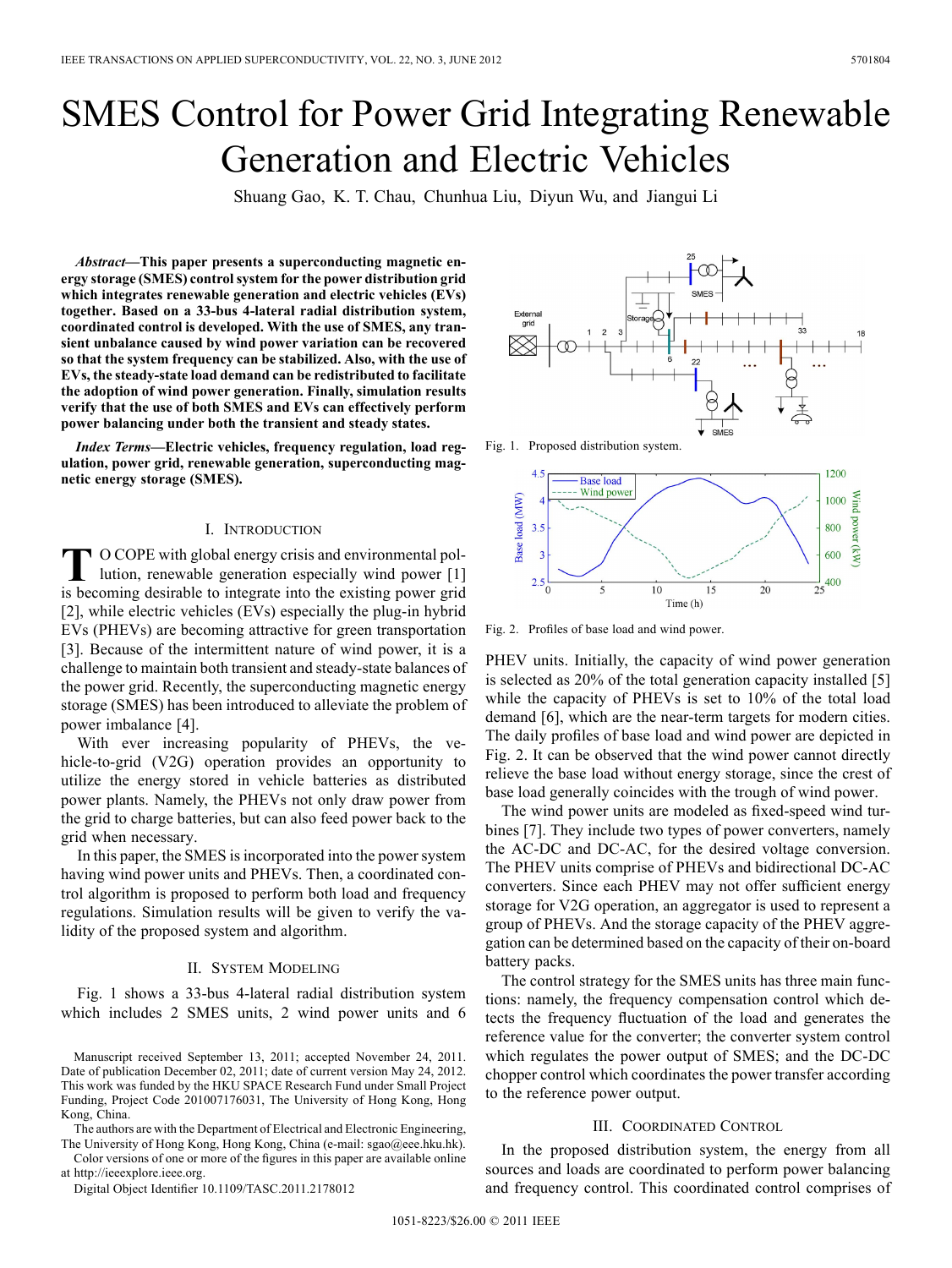two parts: the hourly time scale and the secondly time scale. In the hourly time scale, the EV charging and discharging are controlled to reform the load profile. In the secondly time scale, the SMES system is used to compensate the transient fluctuation of wind power generation.

In order to devise the sizes of SMES and PHEVs with respect to the level of wind power generation, the average wind power generation  $P_{WT}$ , the average PHEV charging power  $P_{EV}$  and the SMES power capacity  $P_{SM}$  are governed by:

$$
P_{WT} = k_{WT} P_{BL} \tag{1}
$$

$$
P_{EV} = k_V P_{WT} = k_V k_{WT} P_{BL} \tag{2}
$$

$$
P_{SM} = k_{\rm M} P_{WT} = k_M k_{WT} P_{BL} \tag{3}
$$

where  $P_{BL}$  is the average power demand of the daily load profile,  $k_{WT}$  is the proportional constant of the wind power to the load demand,  $k_V$  is the proportional constant of PHEV charging power to the wind power, and  $k_M$  is the proportional constant of SMES power capacity to the wind power. Since the PHEV serves for the steady-state power balancing while the SMES for the transient power balancing, their energy storage capacities should satisfy the wind energy fluctuation as governed by:

$$
P_{EV}T + \int p_{SM}dt > a_p \int p_{WT}dt
$$
 (4)

where  $T$  is the charging period of PHEVs,  $p_{SM}$  is the instantaneous SMES power output,  $p_{WT}$  is the instantaneous wind power generation, and  $a_p$  is the coefficient of the available energy constraint provided by PHEVs and SMES. It actually shows the minimum PHEV and SMES storage capacities that can mitigate the fluctuation effect of wind power generation.

Since the SMES is designed to perform transient stabilization of the power grid, the corresponding energy capacity  $E_{SM}$  and power capacity  $P_{SM}$  need to satisfy the following criteria:

$$
E_{SM} > a_f(\max(p_{WT}(t) - p_{WT}(t - \Delta T)) \Delta T \qquad (5)
$$

$$
P_{SM} > b_f(P_{WT, \max} - P_{WT, \min})
$$
 (6)

$$
\Delta p_{SM} / \Delta t > c_f \left[ \max \left( p_{WT}(t) - p_{WT}(t - \Delta t) / \Delta t \right) \right] \tag{7}
$$

where  $p_{WT}$  is the wind generator power output at time t,  $\Delta T$ is the time interval of wind power fluctuation,  $a_f$  is the coefficient of the SMES energy capacity constraint,  $P_{WT,max}$  and  $P_{WT,min}$  are respectively the maximum and minimum values of wind power fluctuation,  $b_f$  is the coefficient of the SMES power capacity constraint,  $\Delta p_{SM}$  is the change of SMES power,  $\Delta t$  is the time interval to assess the rate of change of SMES power, and  $c_f$  is the coefficient of the SMES power adjustment rate constraint.

The boundary conditions for the PHEVs to perform load regulation of the power grid are given by:

$$
\int p_{EVi}(t)dt = E_{EVi, \text{max}} - E_{EVi, \text{int}}
$$
 (8)

$$
E_{V2G}/E_{EV} \leq r_{V2G} \tag{9}
$$

where  $p_{EV_i}(t)$  is the charging or discharging rate of the PHEV aggregation  $i$ ,  $E_{EVi,max}$  and  $E_{EVi, \text{int}}$  are respectively the maximum and initial energy storages of the PHEV aggregation  $i$  at the end and beginning of the charging period,  $E_{V2G}$  is the energy that is discharged from PHEV batteries back to the power

grid,  $E_{EV}$  is the energy required to fully charge PHEVs, and  $r_{V2G}$  is the V2G ratio which is defined as the ratio of the energy fed back to the power grid by discharging the PHEVs to the energy drawn from the power grid for charging the PHEVs.

The boundary conditions for the SMES to perform frequency regulation of the power grid are given by:

$$
P_{SM,\min} \le p_{SM}(t) \le P_{SM,\max} \tag{10}
$$

$$
0 \le E_{SM, \text{int}} + \int p_{SM}(t)dt \le E_{SM} \tag{11}
$$

where  $P_{SM,min}$  and  $P_{SM,max}$  are respectively the lower and upper bounds of SMES power output, and  $E_{SM,int}$  is the initial energy storage of the SMES. The operational power  $p_{SM}(t)$  can be produced only within the energy limit of  $E_{SM}$ .

The coordinated control method [8] is attractive for V2G operation which can optimize the load regulation of the power grid [9]. In this paper, this method is extended to minimize the total power losses under the hourly time scale and to minimize the grid frequency fluctuation under the secondly time scale. The overall objective function  $F<sub>o</sub>$  is defined as:

$$
F_o(p_{EV}(t_H), p_{SM}(t_S), p_{WT}(t)) = \min(w_l F_l + w_f F_f) \tag{12}
$$

where  $t_H$  is the time under hourly time scale,  $t_S$  is the time under secondly time scale,  $w_l$  is the weight for load regulation,  $w_f$  is the weight for frequency regulation,  $F_l$  is the function for load regulation and  $F_f$  is the function for frequency regulation. The corresponding weights are expressed as:

$$
\begin{cases} w_l = (\Delta t - \Delta t_f) / \Delta t \\ w_f = \Delta t_f / \Delta t \end{cases}
$$
\n(13)

where  $\Delta t$  is the time interval for simulation, and  $t_f$  is the reference value of time interval for simulation. The values of  $w_l$  and  $w_f$  are restricted to the interval between 0 and 1. Meanwhile, the corresponding functions are expressed as:

$$
F_l = \sum_{k=1}^{T_H} \sum_{j=1}^{L} I_j^2 \left( p_{EV}(t_{Hk}), p_{SM}(t_{Sk}), p_{WT}(t_k) \right) l_j \Delta t_H \tag{14}
$$

$$
F_f = \sum_{i=1}^{n_{WT}} \sum_{k=1}^{T_S} \Delta f_i \left( p_{EV}(t_{Hk}), p_{SM}(t_{Sk}), p_{WT}(t_k) \right) \tag{15}
$$

where  $I_i$  and  $l_i$  are respectively the current and resistance of the transmission line j during the time interval  $\Delta t_H$  of load regulation,  $L$  is the number of transmission lines,  $T_H$  is the whole V2G operation period under the hourly time scale,  $\Delta f_i$  is the grid frequency variation at the wind generator  $i$ ,  $T<sub>S</sub>$  is the operation period for frequency regulation under the secondly time scale, and  $n_{WT}$  is the number of wind generators in the grid.

Due to the nature of short-term energy storage of the SMES,  $p_{SM}(t_{Sk})$  in (14) during the large time interval  $\Delta t_H$  is ignorable. Meanwhile, since repetitive PHEV charging is not possible within a short time period,  $p_{EV}(t_{Hk})$  in (15) can also be omitted. Hence, the objective function given by (12)–(15) can be further simplified.

Consequently, the proposed power distribution grid incorporating wind power generation, PHEVs and SMES as well as the proposed coordinated control algorithm are analysed using MATLAB simulation. The key simulation parameters,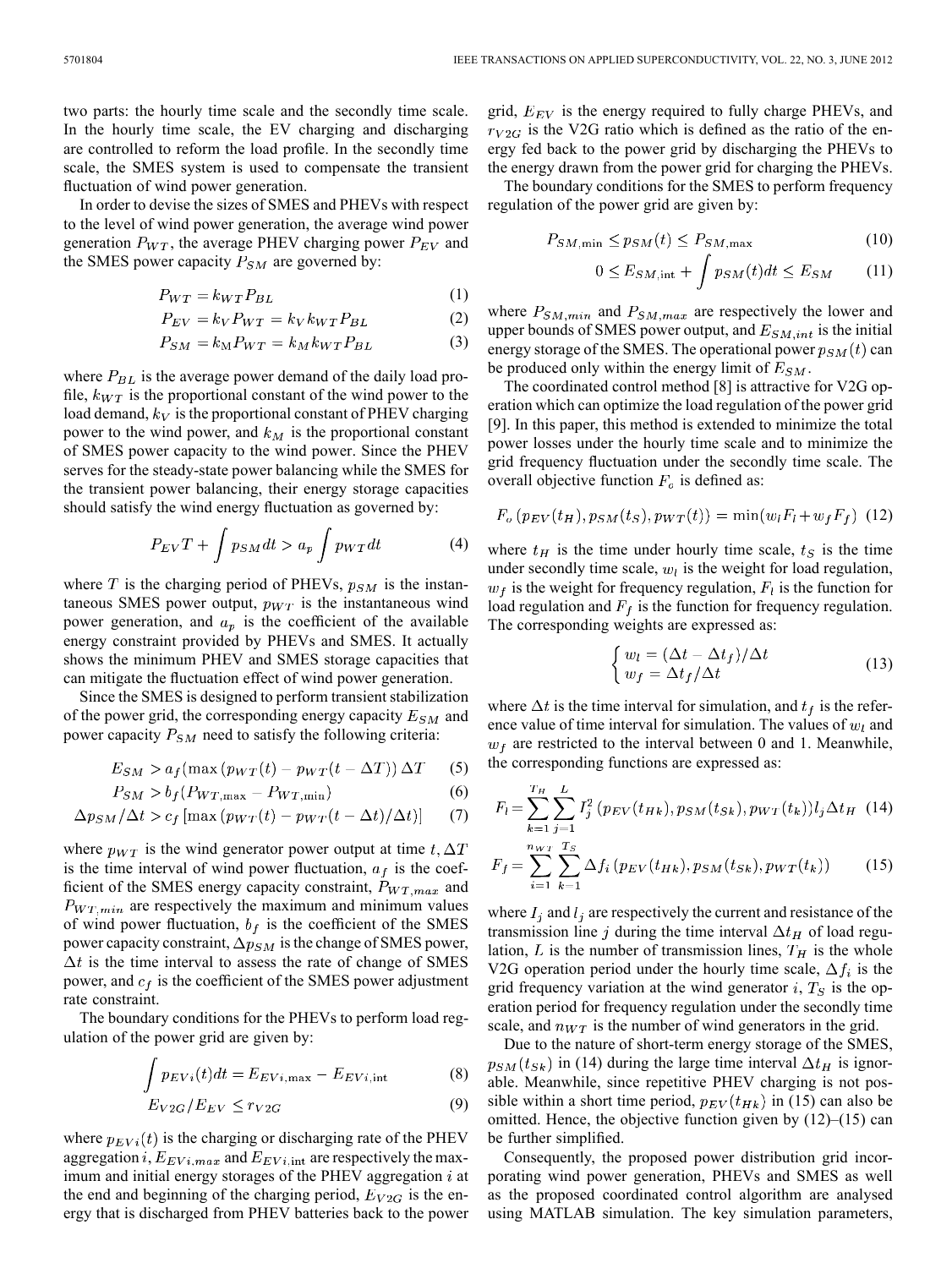| <b>SIMULATION PARAMETERS</b> |               |                   |     |  |
|------------------------------|---------------|-------------------|-----|--|
| Grid parameters              |               | System parameters |     |  |
| $P_{i,\text{max}}$           | 420 kW        | $k_{WT}$          | 0.2 |  |
| $P_{i,\min}$                 | 60 kW         | $k_V$             | 0.5 |  |
| $Q_{i,\text{max}}$           | 600 kVar      | $k_M$             | 0.2 |  |
| $Q_{i,\min}$                 | 20 kVar       | $a_p$             | 0.2 |  |
| $R_{l, \text{max}}$          | 1.068 p.u.    | $a_f$             | 0.5 |  |
| $R_{l, \text{min}}$          | $0.0575$ p.u. | $b_f$             | 0.5 |  |
| $X_{l,\max}$                 | 0.8457 p.u.   | $c_f$             | 1   |  |
| $X_{l \min}$                 | $0.0393$ p.u. | $\Delta t_f$      | 1 s |  |

TABLE I



Fig. 3. Bus load distributions with and without coordinated control.



Fig. 4. Line losses at various buses with and without coordinated control.

including the standard 33-bus distribution grid parameters and the system parameters, are listed in Table I.

# IV. SIMULATION RESULTS

## *A. Steady-State Regulation*

Fig. 3 shows the distribution of nominal load, namely the base load plus wind power generation, as well as the distributions of nominal load plus PHEV load under uncontrolled and controlled operations. The uncontrolled operation refers to the standard charging of PHEVs, whereas the controlled operation refers to the PHEV load under the proposed coordinated control. It can be seen that the use of coordinated control can effectively reduce the peaky bus load at the 6 buses with PHEVs connected. Also, the use of coordinated control can significantly reduced the power losses on the transmission lines as shown in Fig. 4. Line loading rate is an important limiting factor for accommodating higher load demand. The maximum line loading can be reduced by a third so that a higher level of PHEV penetration is allowed.

Since all the PHEVs should be charged up before each daily usage, the charging period is set from evening 6 pm to next



Fig. 5. Load profiles with and without coordinated control.



Fig. 6. PHEV charging power profiles with and without coordinated control.



Fig. 7. Bus voltage range profiles with and without coordinated control.

morning 5 am (totally 10 h). The nominal load as well as the nominal load plus uncontrolled PHEV load are plotted in Fig. 5 which indicates that heavy load occurs at first few hours whereas light load occurs at last few hours. Notice that the load fluctuation of the nominal load is larger than that of the base load, which agrees with the realistic profiles shown in Fig. 2 that the wind power is almost anti-phase with the base load. In the presence of coordinated control, the load profile can be effectively leveled. The charging and discharging rate of each PHEV aggregation is varied according to the solutions of optimal control algorithm. At a particular bus, both the uncontrolled and controlled PHEV charging loads are plotted together in Fig. 6. It can be observed that the controlled PHEVs feed power back to the grid in first few hours, thus confirming the use of V2G operation under coordinated control. Moreover, the maximum and minimum bus voltages with and without using coordinated control are plotted together in Fig. 7. It confirms that the use of coordinated control can curtail the bus voltage drop to less than 5% of the nominal value.